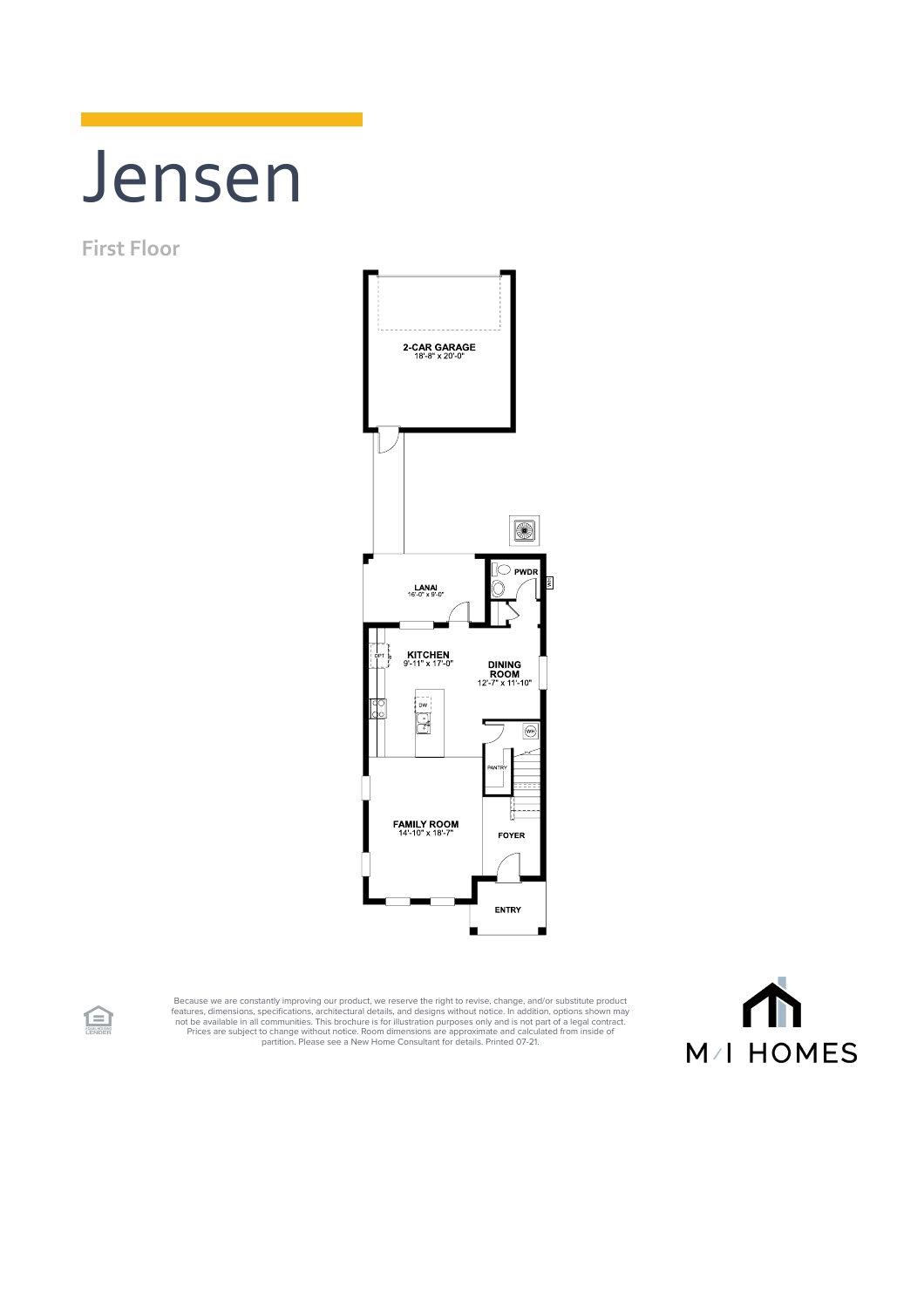

**Second Floor**



Because we are constantly improving our product, we reserve the right to revise, change, and/or substitute product<br>features, dimensions, specifications, architectural details, and designs without notice. In addition, optio